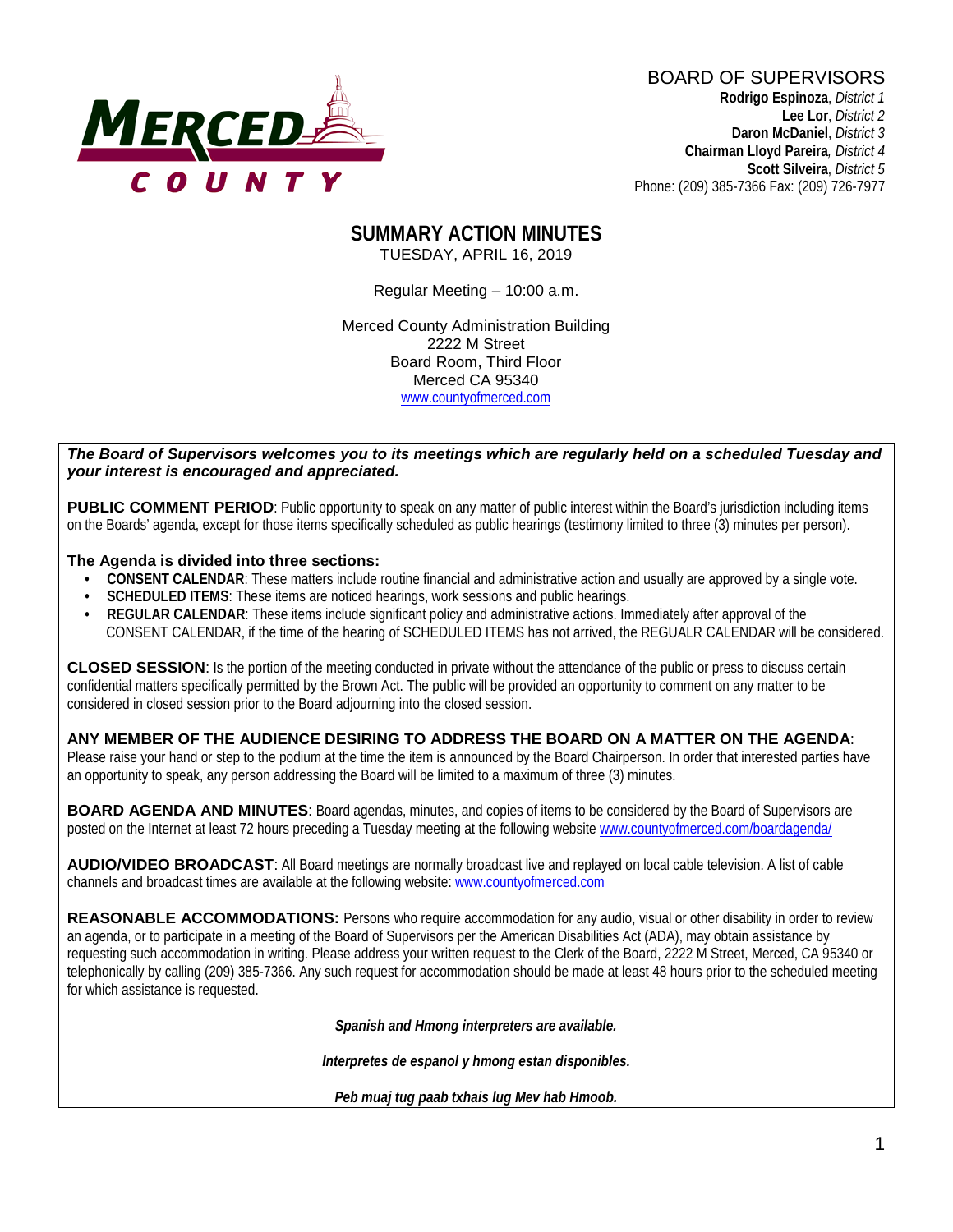#### SCHEDULED ITEMS

### **GOVERNMENT CODE SECTION 54954.2 COMPLIANCE (LATE AGENDA ITEMS)**

#### **10:00 A. M. INVOCATION led by Mark Cowart/PLEDGE OF ALLEGIANCE**

**PUBLIC OPPORTUNITY TO SPEAK ON ANY MATTER OF PUBLIC INTEREST WITHIN THE BOARD'S JURISDICTION INCLUDING ITEMS ON THE BOARD'S AGENDA, EXCEPT FOR THOSE ITEMS SPECIFICALLY SCHEDULED AS PUBLIC HEARINGS (TESTIMONY LIMITED TO THREE MINUTES PER PERSON)**

### *REVIEW BOARD ORDER – SEE PAGE 8*

#### **APPROVAL OF CONSENT AGENDA CALENDAR (ITEMS #1 - 9)**

#### **PUBLIC HEARING:**

#### **COMMUNITY AND ECONOMIC DEVELOPMENT - PUBLIC HEARING**

To consider Amendment of the Agricultural Preserve as per the California Land Conservation Act of 1965 (Williamson Act) in Merced County.

## **RECOMMENDATION:**

1) Open the Public Hearing and receive testimony; 2) Close the Public Hearing; 3) Find the removal and addition of the land in the Agricultural Preserve pertaining to: a) PLA 17-019 located on the southwest corner of W. Walnut Avenue and N. Vine Avenue in the Winton area, b) PLA 18-012 located on the North side of W. Bambauer Road, 950 feet West of N. Hunt Road in the Newman area, c) PLA 19-002 located on the West side of S. Mercey Springs Road, 0.5 miles South of W. Henry Miller Avenue, in the Los Banos area, d) PLA 19-003 located on the North side of E. Stretch Road, 2,400 feet East of Piedmont Drive, in the Merced area, e) PLA 19-004 located on the Southeast corner of S. Mercey Springs Road and W. Copa de Ora Avenue, in the Los Banos area, f) PLA 19-005 located on the Northeast corner of W. Sunset Drive and N. Sultana Drive in the Atwater area, g) PLA 19-006 located on the Northwest corner of W. Bradshaw Road and N. Fox Road in the Atwater area, h) VM 18-004 located on the Southwest corner of N. Sultana Drive and Eucalyptus Avenue in the Livingston area, are exempt from CEQA under Section 15183, Projects Consistent with a Community Plan or Zoning based on the findings listed in the Board Agenda Item; and 4) Adopt the Resolution to amend the Agricultural Preserve as per the requirements of the Land Conservation Act of 1965 (Williamson Act) Section 51200 et seq. of the California Government Code.

### *REVIEW BOARD ORDER – SEE PAGE 8*

#### **REPORTS/BOARD DIRECTION**

County Executive Officer, County Counsel, Board of Supervisors Members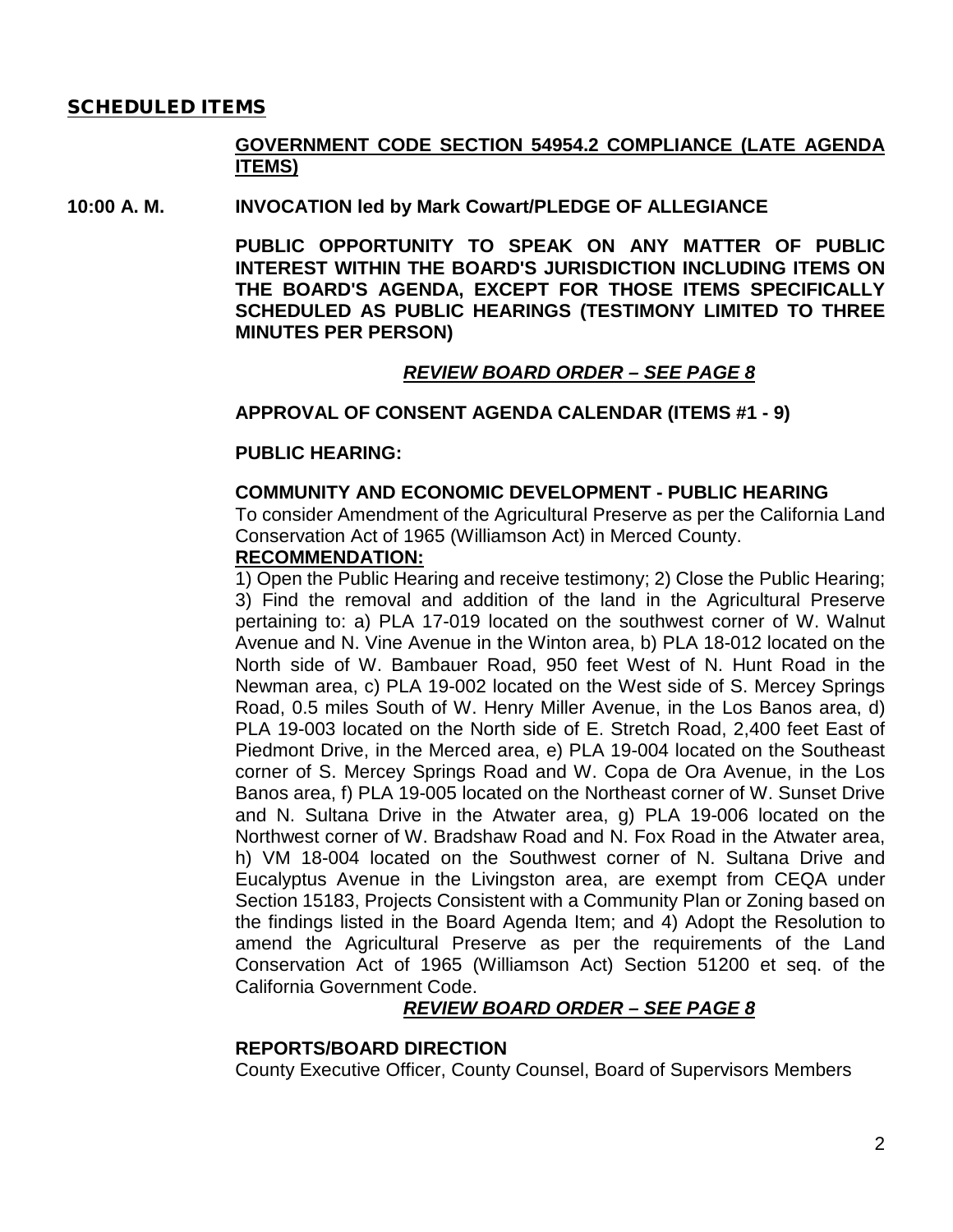### CONSENT CALENDAR (Items # 1-9) **APPROVED AS RECOMMENDED AYES: ALL**

### Public Works

1. Approve and authorize the Chairman to sign Amendment Contract No. 2017137 with NV5, Inc. for survey and engineering services.

### Behavioral Health and Recovery Services

2. Approve and authorize the Chairman to sign Amendment Contract No. 2017167 with Creative Alternatives, Inc. for the provision of specialty mental health services to youth clients, adding two new certified sites.

#### Human Services Agency

3. Proclaim the month of May, 2019 as "Older Americans Month" in Merced County.

### Community and Economic Development

4. Approve and authorize the Chairman to sign Amendment Contract No. 2016071 with Dimension Data North America, Inc. for FOCUS Program providing telecommunications technology solutions; and authorize the Chairman to sign one-year extension announcement letter.

#### Administrative Services

5. Approve and authorize the Chairman to sign Amendment Contract No. 2010124 with Tyler Technologies for the conversion to the FBI's National Incident-Based Reporting System, implementation of In-Car Mapping, and address verification and consolidation in the GIS system.

### Executive Office

- 6. Act on Claims for Damages submitted by Michael Moitozo, Gabriella Vovk, Estate of John David Moitozo, Michelle Costa and Donald Wilkinson as recommended by Risk Management and County Counsel.
- 7. Approve travel request received from Administrative Services as recommended by Executive Office.

### Board Recognition

- 8. Authorize Certificates of Recognition to various individuals for their contributions toward the success of the 14th Annual Veterans Day Parade.
- 9. Authorize Certificates of Recognition for graduation from the Parent Leadership Training Institute in Los Banos to Erick Bautista, Lliana Contreras Isaola, Lizbeth Heredia, Paula Lopez, Maria Pasillas, Sandra Sanchez, and Irma L. Alvarez.

## REGULAR CALENDAR

## BOARD ACTION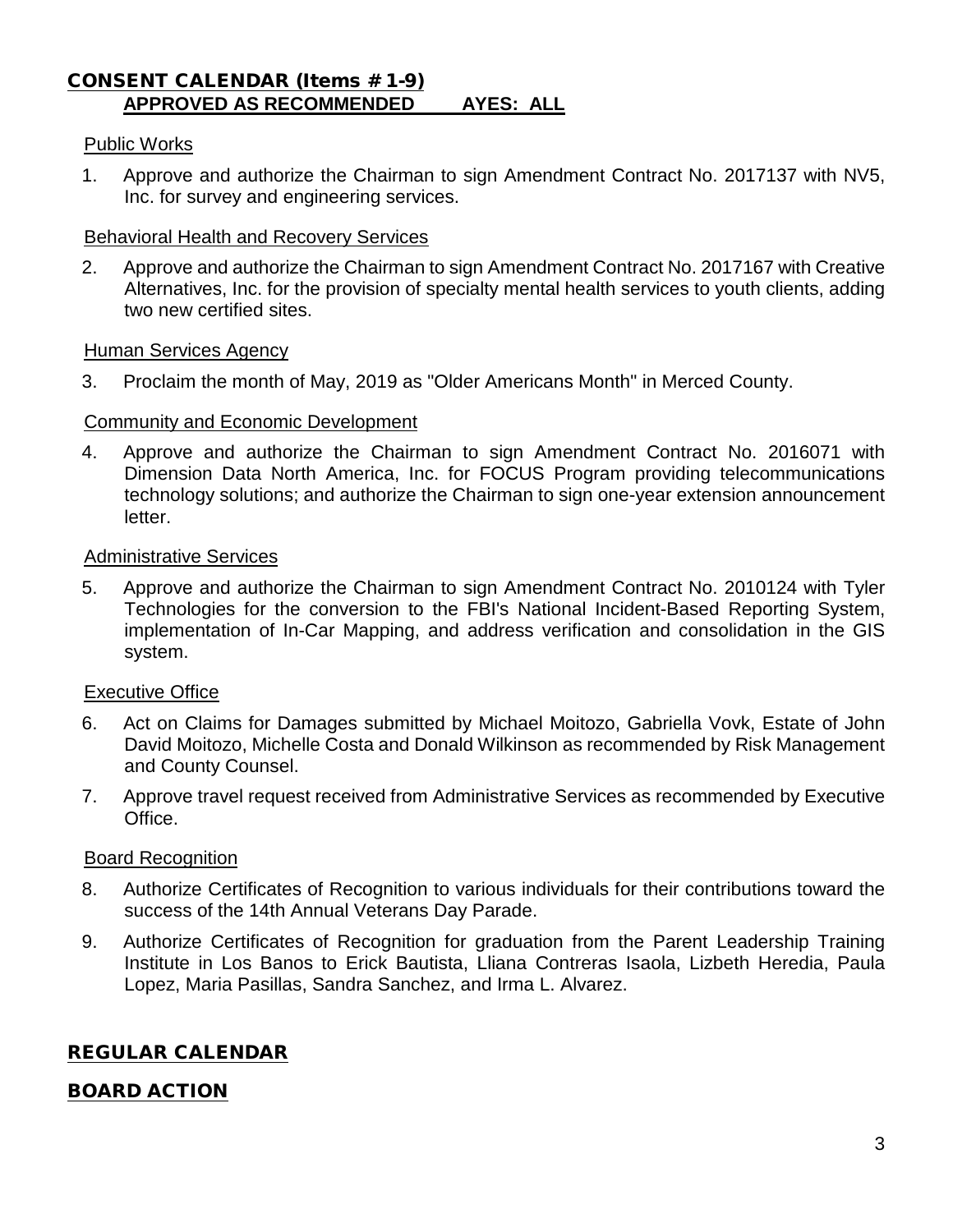## PUBLIC WORKS

10. Contract with Merced County Association of Governments (MCAG) for Bradbury Road - Measure V Regional Project Funding Agreement in the amount of \$950,000; and approve related budget transfer. (4/5 Vote Required)

## **AUTHORIZED CONTRACT NO. 2019101 AS RECOMMENDED AYES: ALL**

11. Contract with Merced County Association of Governments (MCAG) for Sandy Mush Road - Measure V Regional Project Funding Agreement in the amount of \$2,465,420; and approve related budget transfer. (4/5 Vote Required)

## **AUTHORIZED CONTRACT NO. 2019102 AS RECOMMENDED AYES: ALL**

12. Roadway Maintenance Agreement with the City of Gustine for maintenance of Mills Road North of the Southeast Gustine Reorganization annexation boundary extending to Sullivan Road and the East portion of Noble Road extending to Hunt Road after review by County Counsel.

## **AUTHORIZED CONTRACT NO. 2019103 AS RECOMMENDED AYES: ALL**

### HEALTH

13. 1) Approve submission and authorize Chairman to sign the Application Certification of the Solid Waste Local Enforcement Agency grant application for FY 2019-2020 to support local solid waste enforcement programs; 2) Authorize the Public Health Director or designee to submit the online grant application and any administrative requests necessary to secure the grant funds and implementation of the project when approved; 3) Adopt the Resolution authorizing submission of grant application to the California Department of Resources Recycling and Recovery (CalRecycle); and 4) Return to the Board for contract approval if awarded.

## **ADOPTED RESOLUTION NO. 2019-26 AS RECOMMENDED AYES: ALL**

### HUMAN SERVICES AGENCY

14. Contract with Alliance for Community Transformations, Inc. to provide the services of a Family Violence Advocate to victims of domestic violence and sexual assault.

# **AUTHORIZED CONTRACT NO. 2019104 AS RECOMMENDED AYES: ALL**

15. Memorandum of Understanding with Madera County Department of Social Services to resolve conflict of interest issues during federal case reviews.

# **AUTHORIZED CONTRACT NO. 2019105 AS RECOMMENDED AYES: ALL**

16. Contract with Merced Union High School District for adult education services.

# **AUTHORIZED CONTRACT NO. 2019106 AS RECOMMENDED AYES: ALL**

### 17. PULLED

18. Contract with University of California, Davis for child welfare services staff training and development.

## **AUTHORIZED CONTRACT NO. 2019107 AS RECOMMENDED AYES: ALL**

19. Contract with University of California, Davis for Human Services Agency staff training and development.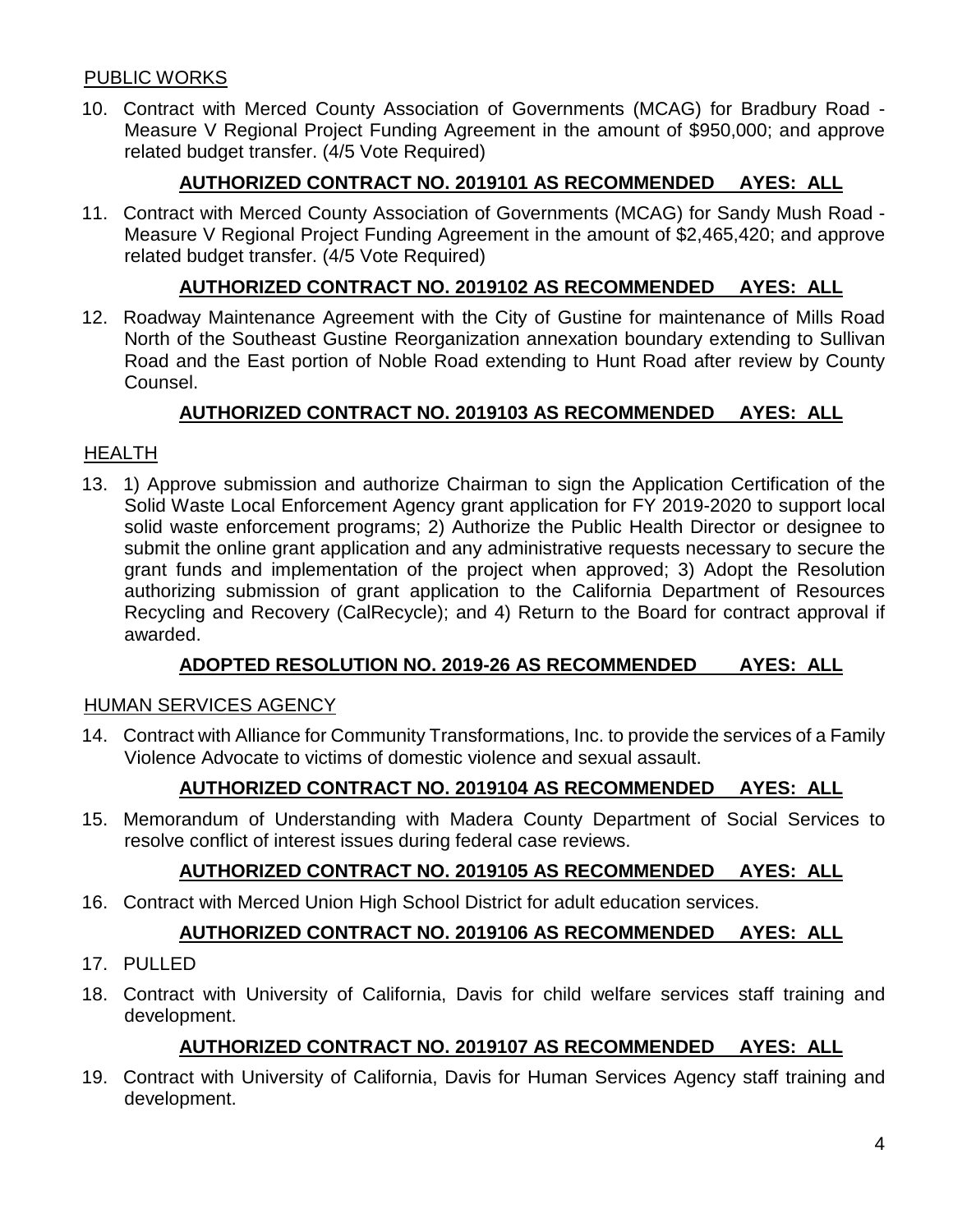## **AUTHORIZED CONTRACT NO. 2019108 AS RECOMMENDED AYES: ALL**

20. Interdepartmental Agreement with Merced County Library for literacy training services.

# **AUTHORIZED CONTRACT NO. 2019109 AS RECOMMENDED AYES: ALL**

# *REVIEW BOARD ORDER – SEE PAGE 8*

21. Contract with Merced County Office of Education through A Child Care and Education Services System (ACCESS) to provide stage one child care services.

## **AUTHORIZED CONTRACT NO. 2019110 AS RECOMMENDED AYES: ALL**

22. Contract with Merced County Office of Education for the regional occupation program to provide vocational training services for Welfare-to-Work participants.

# **AUTHORIZED CONTRACT NO. 2019111 AS RECOMMENDED AYES: ALL**

23. Contract with AssureCare for a mandated reporting system for Area Agency on Aging and multipurpose senior services programs.

# **PULLED – NO ACTION TAKEN**

24. Approve the FY 2019-2020 Area Plan Update for the Merced County Area Agency on Aging; and authorize the Chairman to sign transmittal letter.

# **APPROVED AS RECOMMENDED AYES: ALL**

## BEHAVIORAL HEALTH AND RECOVERY SERVICES

25. Interdepartmental Agreement with Department of Workforce Investment for mail courier services.

# **AUTHORIZED CONTRACT NO. 2019112 AS RECOMMENDED AYES: ALL**

26. Contract with Discovery Practice Management for the provision of specialty mental health services to youth consumers.

# **AUTHORIZED CONTRACT NO. 2019113 AS RECOMMENDED AYES: ALL**

27. 1) Authorize Behavioral Health and Recovery Services to submit grant application to California Department of Housing and Community Development for the No Place Like Home County acceptance of Noncompetitive Allocation Funds in the amount of \$631,401; 2) Authorize the Director of Behavioral Health and Recovery Services to sign the application for County acceptance of the Noncompetitive Allocation Funds for submission to the California Department of Housing and Community Development; 3) Adopt Resolution; and 4) Return to the Board upon receipt of award and for all other actions related to the execution of the grant agreement.

# **ADOPTED RESOLUTION NO. 2019-27 AS RECOMMENDED AYES: ALL**

# COMMUNITY AND ECONOMIC DEVELOPMENT

28. 1) Adopt Resolution authorizing application for and receipt of SB 2 Planning Grant Program funds; 2) Authorize the Director of Community and Economic Development to submit application to the SB 2 Planning Grant Program in the amount of \$310,000 for the development of an update to the Franklin-Beachwood Community Specific Plan; and 3) Direct staff to return to the Board for acceptance of the grant, if awarded.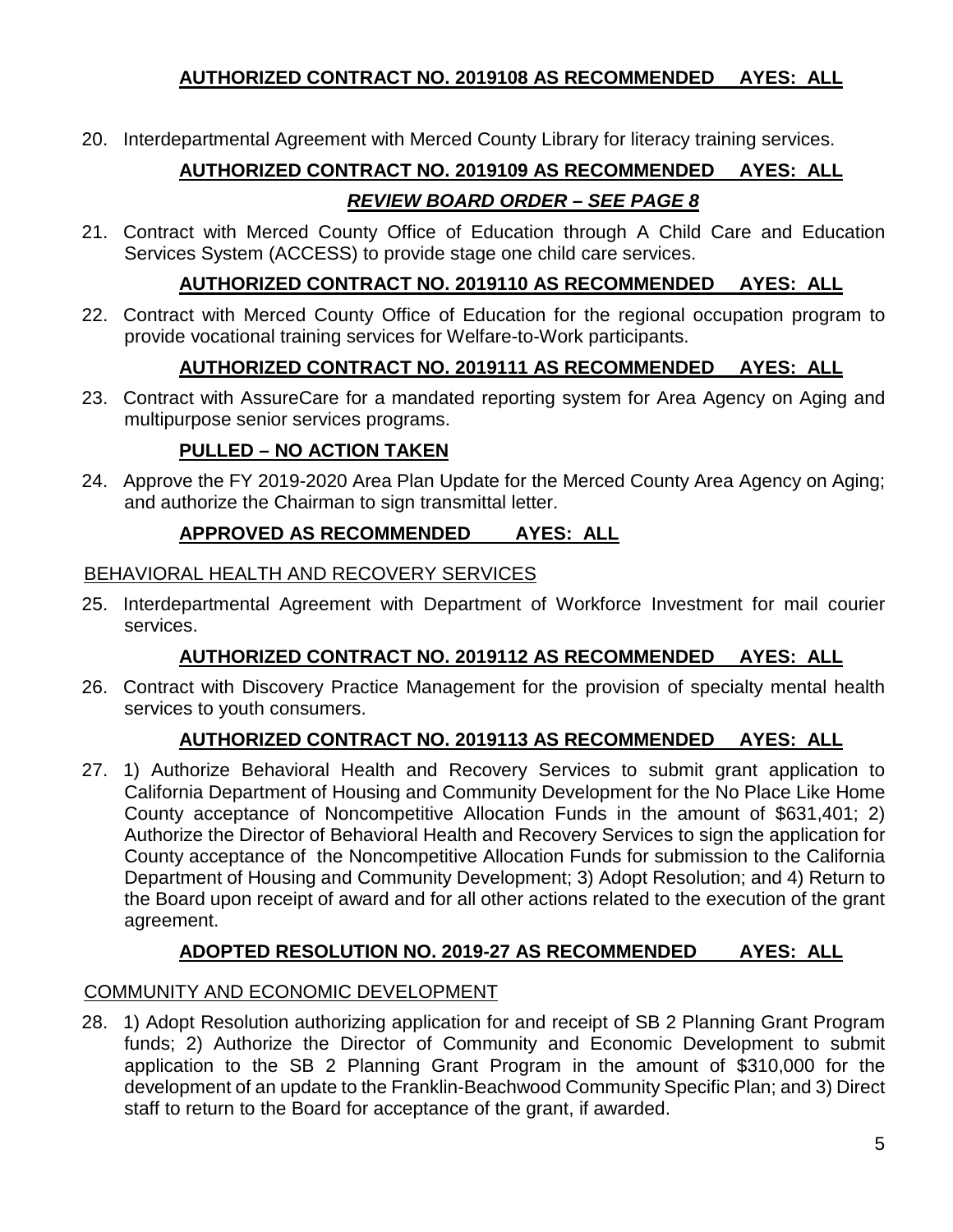## **ADOPTED RESOLUTION NO. 2019-28 AS RECOMMENDED AYES: ALL**

29. 1) Ratify the Central Delta-Mendota Multi-Agency Groundwater Sustainability Agency (GSA) Steering Committee Chairperson's execution of the Local Project Sponsor Agreement on behalf of the GSA, which allowed for the GSA to accept state funding for the Proposition 1 Sustainable Groundwater Planning Grant in the amount of \$485,000 in the Delta-Mendota Subbasin; and 2) Approve and authorize the Central Delta-Mendota Multi-Agency GSA Steering Committee Chairperson to execute the Technical Support Services Agreement on behalf of the GSA, which will allow the GSA to accept state services for installing various monitoring wells within the Subbasin.

## **AUTHORIZED CONTRACT NOS. 2019114 (LOCAL PROJ. SPONSOR) & 2019115 (TECHNICAL SUPPORT SERV.) AS RECOMMENDED**

## WORKFORCE INVESTMENT

30. 1) Authorize Administrative Services, in conjunction with Workforce Investment, to prepare and release an RFP for career service providers, to select the most responsive provider for such services, and negotiate an agreement with the awarded provider; and 2) Return to the Board with the prepared agreement, upon review by County Counsel and Risk Management, for final approval and signature.

# **APPROVED AS RECOMMENDED AYES: 2, 3, 4, 5 NOES: 1**

# *REVIEW BOARD ORDER – SEE PAGES 8 AND 9*

### ADMINISTRATIVE SERVICES

31. Contract with Mission Linen Supply for floor mat rental services.

# **AUTHORIZED CONTRACT NO. 2019116 AS RECOMMENDED AYES: ALL**

## PROBATION

32. Interdepartmental Agreement with Merced County Sheriff's Office to provide meals and laundry services to the Iris Garrett Juvenile Justice Correctional Complex.

## **AUTHORIZED CONTRACT NO. 2019117 AS RECOMMENDED AYES: ALL**

33. Contract with California Forward to provide a comprehensive jail utilization review study; and approve related budget transfer. (4/5 Vote Required)

# **AUTHORIZED CONTRACT NO. 2019118 AS RECOMMENDED AYES: ALL**

## FIRE

34. 1) Appoint David Scheurich as the Merced County Office of Emergency Services Battalion Chief and the Merced County Office of Emergency Services Deputy Director - Administration pursuant to County Ordinance No. 1567; and 2) Adopt the Resolution to designate David Scheurich as the Merced County Office of Emergency Services Deputy Director - Administration.

# **ADOPTED RESOLUTION NO. 2019-29 AS RECOMMENDED AYES: ALL**

## SPRING FAIR

35. 1) Approve a cash flow loan to Spring Fair from the General Fund of up to \$800,000 bearing an interest rate equal to the rate earned by the Merced County Treasury, with loan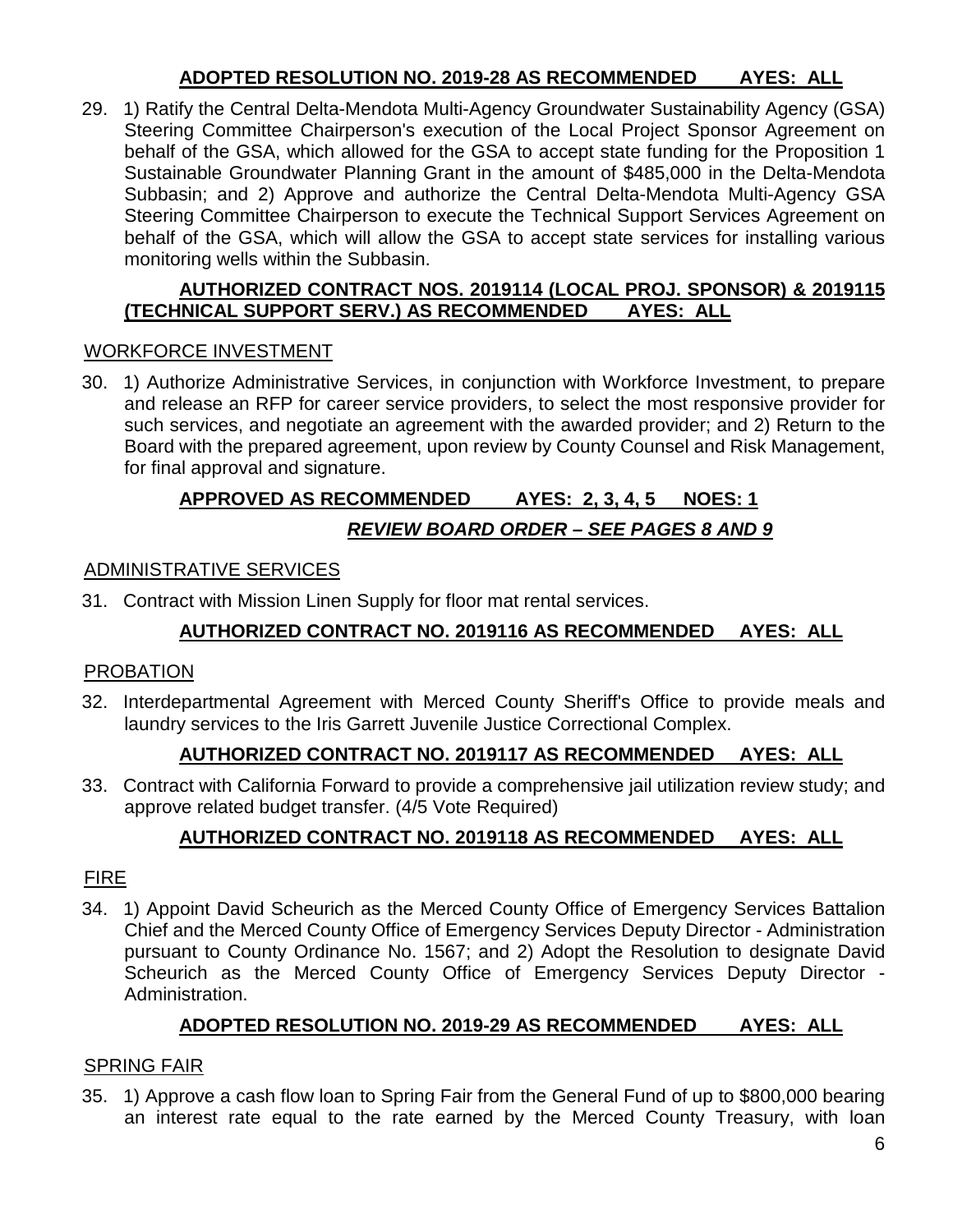repayments made as payments are received from buyers, prior to October 31, 2019; 2) Authorize the Auditor-Controller to utilize \$8,000 of the loan proceeds to increase Spring Fair's change fund for operation of the 2019 Fair. Spring Fair will return the \$8,000 at the close of the fair; and 3) Approve related budget transfer. (4/5 Vote Required)

# **APPROVED AS RECOMMENDED AYES: ALL**

### EXECUTIVE OFFICE

36. Contract with Hyas Group, LLC for financial consulting for the Deferred Compensation Program and approve related budget transfer. (4/5 Vote Required)

## **AUTHORIZED CONTRACT NO. 2019119 AS RECOMMENDED AYES: ALL**

37. 1) Contract with Merced County Rescue Mission for bridge housing services; 2) Authorize County Executive Officer to hold implementation of agreement between Merced County and Merced County Rescue Mission until such time as Merced County Rescue Mission and Dignity Health finalize negotiations for balance of funding; and 3) Approve related budget transfer. (4/5 Vote Required)

# **AUTHORIZED CONTRACT NO. 2019120 AS RECOMMENDED AYES: ALL**

38. 1) Certify that the appointment of this employee is necessary before 180 days has passed; 2) Approve the appointment of Ron Brandt to return to work for a period of time determined by the County Executive Officer beginning April 17, 2019; and 3) Adopt Resolution.

## **ADOPTED RESOLUTION NO. 2019-30 AS RECOMMENDED AYES: ALL**

39. Contract with State of California Complete Count Census 2020 Office to provide outreach and engagement activities in support of the 2020 Census and approve related budget transfer. (4/5 Vote Required)

# **AUTHORIZED CONTRACT NO. 2019121 AS RECOMMENDED AYES: ALL**

### BOARD INFORMATION & POSSIBLE ACTION **ACCEPTED AND PLACED ON FILE AYES: ALL**

- 40. Community and Economic Development re: Emergency Public Works project to repair Castle Commerce Center fence line along Santa Fe Drive pursuant to California Public Contract Code Section 22050.
- 41. Fish and Game Commission re: proposed regulatory actions relative to "Mammal Hunting Regulations" in section 362, 364, 364.1 and 708.6, identified in Title 14, California Code of Regulations, which appeared in the California Regulatory Notice Register on January 11, 2019, may be continued to the Commission's teleconference meeting on May 16, 2019.

## **THE BOARD ADJOURNED THE MEETING AT 11:19 A.M. UNTIL TUESDAY, MAY 7, 2019, AT 10:00 A.M.**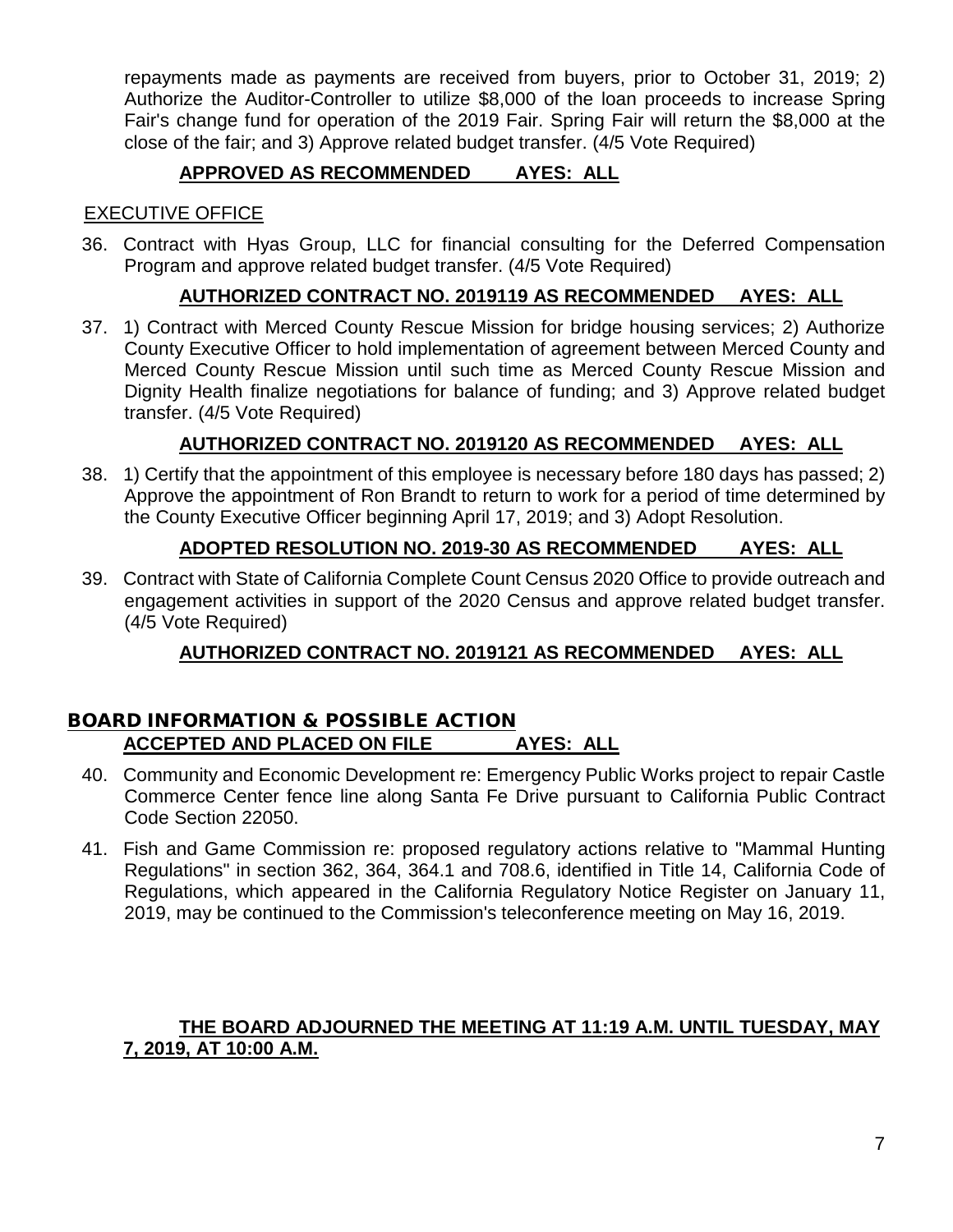### **10:00 A.M. SCHEDULED ITEM 2019-04-16 PUBLIC OPPORTUNITY**

Martha Armas-Kelly, interpreter with Healthy House introduces herself and speaks about Merced County Worknet and the rapport they have created in our community. She further states she has used their services throughout the years and they have a great program and provide great services to our community.

Present: Pareira, Espinoza, Lor, McDaniel, Silveira

### **10:00 A.M. SCHEDULED ITEM**

### **2019-04-16 COMMUNITY AND ECNONOMIC DEVELOPMENT – PUBLIC HEARING**

The time and date previously scheduled to consider Amendment of the Agricultural Preserve as per the California Land Conservation Act of 1965 (Williamson Act) in Merced County.

Director of Community and Economic Development, Mark Hendrickson reviews the staff report.

The Chairman opens the public hearing and asks if there is anyone present wishing to speak. No one speaks. The Chairman closes the public hearing.

Upon motion of Supervisor Silveira, seconded by Supervisor McDaniel, duly carried, the Board finds the removal and addition of the land in the Agricultural Preserve are exempt from CEQA under Section 15183, Projects Consistent with a Community Plan or Zoning based on the findings listed in the Board Agenda Item. Upon motion of Supervisor Silveira, seconded by Supervisor McDaniel, duly carried, the Board adopts Resolution No. 2019-31 to amend the Agricultural Preserve as per the requirements of the Land Conservation Act of 1965 (Williamson Act) Section 51200 et seq. of the California Government Code.

Ayes: Pareira, Espinoza, Lor, McDaniel, Silveira

### **ACTION ITEM NO. 20 2019-04-16 HUMAN SERVICES AGENCY**

The Clerk announces an Interdepartmental Agreement with Merced County Library for literacy training services is before the Board for consideration.

County Executive Officer Jim Brown states there is a typographical error on page 2 of the Board Agenda Item and clarifies that the actual expenditures line of \$67,717.21 should be as of December 2018 not December 2019 as listed.

Upon motion of Supervisor Lor, seconded by Supervisor Espinoza, duly carried, the Board approves Contract No. 2019109 with the Merced County Library for literacy training services. Ayes: Pareira, Espinoza, Lor, McDaniel, Silveira

# **ACTION ITEM NO. 30**

## **2019-04-16 WORKFORCE INVESTMENT**

The Clerk announces authorizing Administrative Services, in conjunction with Workforce Investment, to prepare and release an RFP for career service providers, to select the most